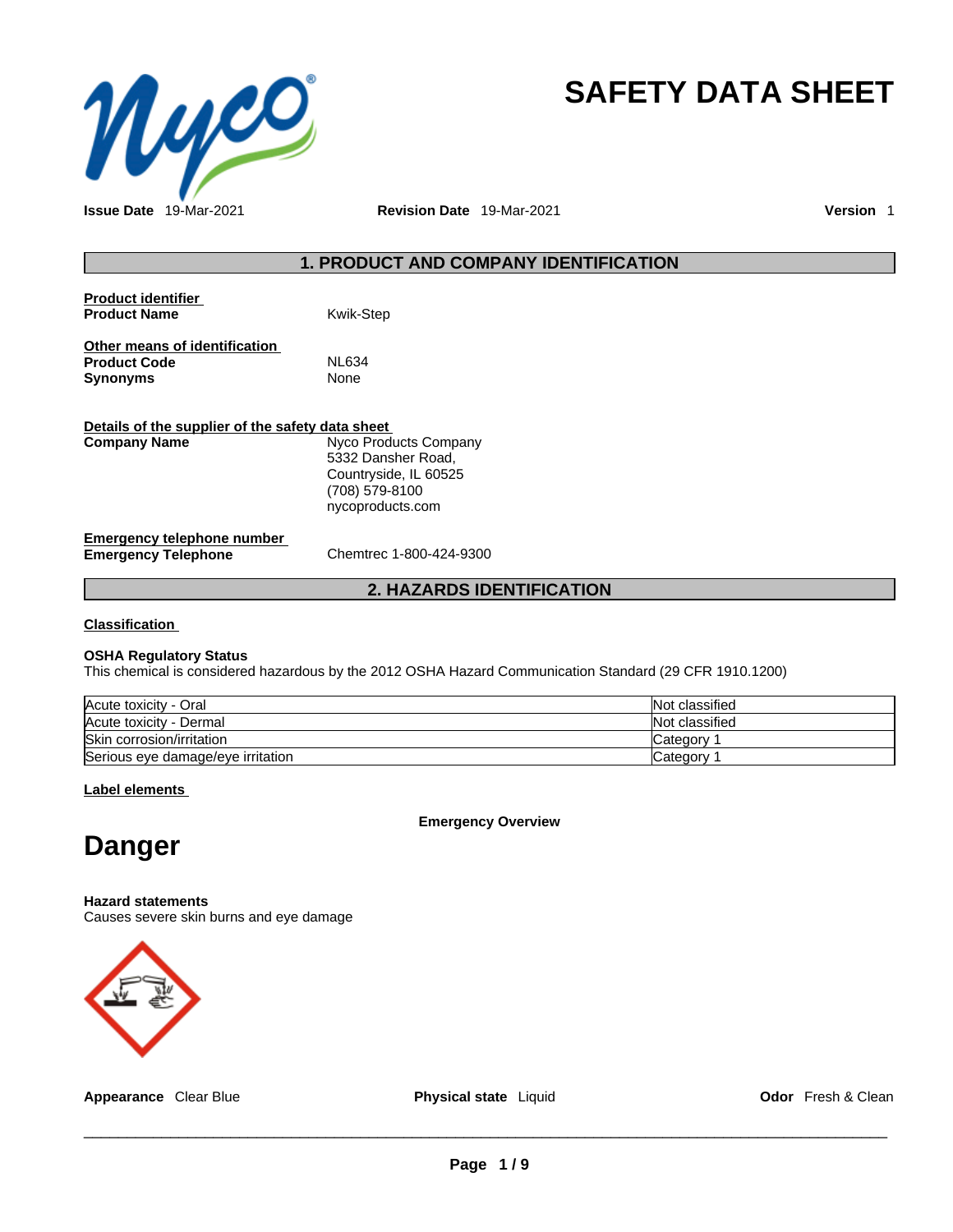#### **Precautionary Statements - Prevention**

Do not breathe dust/fume/gas/mist/vapors/spray Wash face, hands and any exposed skin thoroughly after handling Wear protective gloves/protective clothing/eye protection/face protection

# **Precautionary Statements - Response**

Specific Treatment (See Section 4 on the SDS) IF IN EYES: Rinse cautiously with water for several minutes. Remove contact lenses, if present and easy to do. Continue rinsing Immediately call a POISON CENTER or doctor/physician IF ON SKIN (or hair): Remove/Take off immediately all contaminated clothing. Rinse skin with water/shower Wash contaminated clothing before reuse IF INHALED: Remove victim to fresh air and keep at rest in a position comfortable for breathing Immediately call a POISON CENTER or doctor/physician IF SWALLOWED: Rinse mouth. DO NOT induce vomiting Drink plenty of water Immediately call a POISON CENTER or doctor/physician

#### **Precautionary Statements - Storage**

Open dumping is prohibited.

Store only in original container. Keep this product under locked storage sufficient to make it inaccessible to children or persons unfamiliar with its proper use.

#### **Precautionary Statements - Disposal**

Pesticide wastes are acutely hazardous. Improper disposal of excess pesticide, spray mixture, or rinsate is a violation of Federal Law. If these wastes can not be disposed of by use according to label instructions, contact your State Pesticide or Environmental Control Agency, or the Hazardous Waste representative at the nearest EPA Regional Office for guidance.

#### **Hazards not otherwise classified (HNOC)**

**Other Information** 

• Toxic to aquatic life with long lasting effects

• Harmful to aquatic life

Unknown Acute Toxicity 0% of the mixture consists of ingredient(s) of unknown toxicity

# **3. COMPOSITION/INFORMATION ON INGREDIENTS**

| <b>Chemical Name</b>                             | CAS No.    | Weight-% | <b>Trade Secret</b> |
|--------------------------------------------------|------------|----------|---------------------|
| Tetrasodium EDTA                                 | 64-02-8    | $1 - 5$  |                     |
| Alkyl (C12-16) dimethyl benzyl ammonium chloride | 68424-85-1 |          |                     |
| Alcohol Ethoxylate                               | 68131-39-5 |          |                     |
| Ethanol                                          | 64-17-5    | $<$ 0.   |                     |

\*The exact percentage (concentration) of composition has been withheld as a trade secret.

# **4. FIRST AID MEASURES**

#### **First aid measures**

| <b>General advice</b> | Immediate medical attention is required.                                                                                                                              |
|-----------------------|-----------------------------------------------------------------------------------------------------------------------------------------------------------------------|
| <b>Skin Contact</b>   | Wash off immediately with soap and plenty of water while removing all contaminated<br>clothes and shoes.                                                              |
| Eye contact           | Rinse immediately with plenty of water, also under the eyelids, for at least 15 minutes. Keep<br>eye wide open while rinsing. Do not rub affected area.               |
| <b>Inhalation</b>     | Remove to fresh air. If not breathing, give artificial respiration. If breathing is difficult, give<br>oxygen. Call a physician or poison control center immediately. |
| Ingestion             | Do NOT induce vomiting. Drink plenty of water. Never give anything by mouth to an<br>unconscious person. Call a physician or poison control center immediately.       |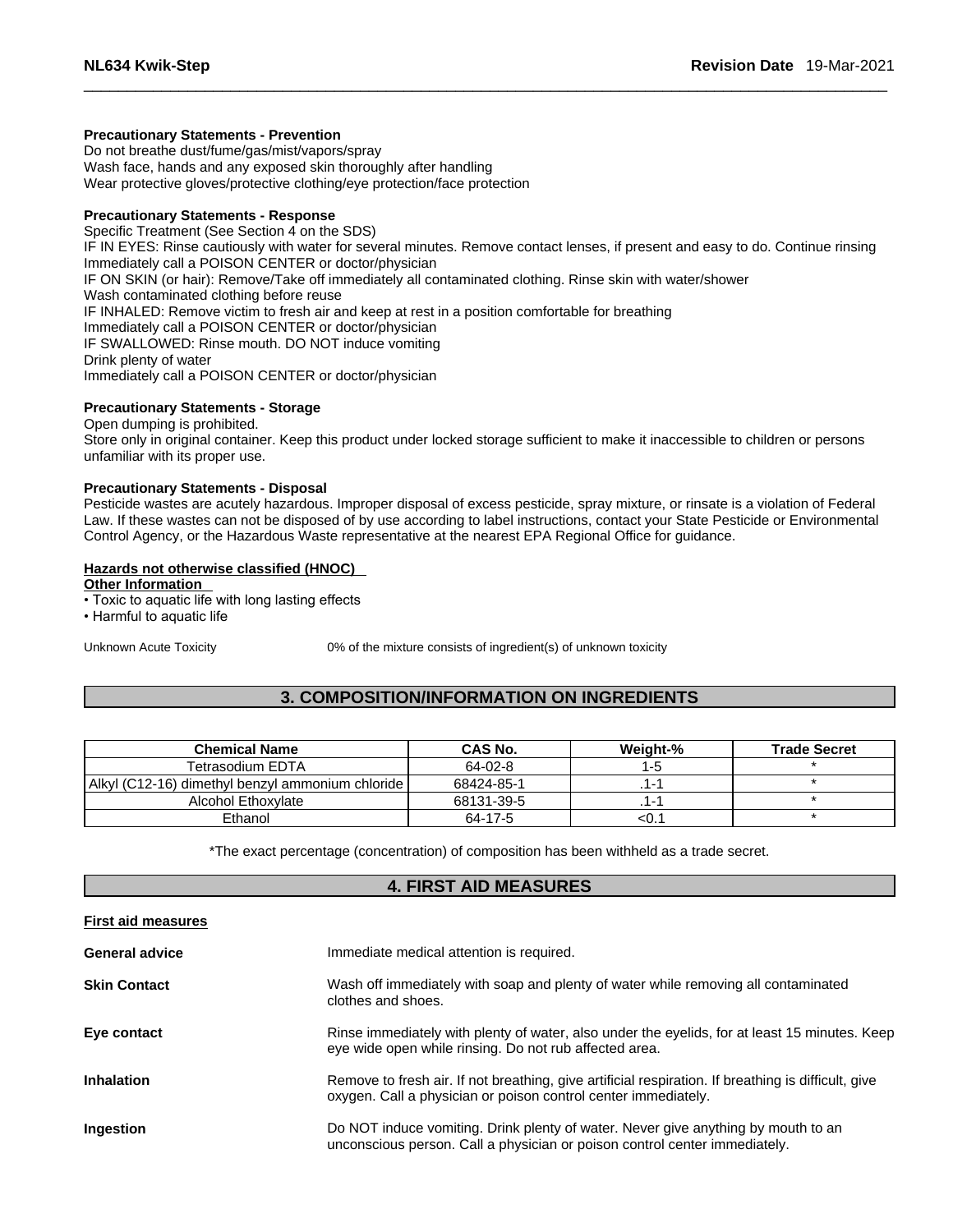**Self-protection of the first aider** Use personal protective equipment as required. Avoid contact with skin, eyes or clothing.

#### **Most important symptoms and effects, both acute and delayed**

**Symptoms** Any additional important symptoms and effects are described in Section 11: Toxicology Information.

### **Indication of any immediate medical attention and special treatment needed**

**Note to physicians** Product is a corrosive material. Use of gastric lavage or emesis is contraindicated. Possible perforation of stomach or esophagus should be investigated. Do not give chemical antidotes. Asphyxia from glottal edema may occur. Marked decrease in blood pressure may occur with moist rales, frothy sputum, and high pulse pressure. Treat symptomatically.

# **5. FIRE-FIGHTING MEASURES**

#### **Suitable extinguishing media**

Use extinguishing measures that are appropriate to local circumstances and the surrounding environment.

**Unsuitable extinguishing media** Caution: Use of water spray when fighting fire may be inefficient.

#### **Specific hazards arising from the chemical**

The product causes burns of eyes, skin and mucous membranes. Thermal decomposition can lead to release of irritating and toxic gases and vapors. In the event of fire and/or explosion do not breathe fumes.

**Explosion data Sensitivity to Mechanical Impact** None. **Sensitivity to Static Discharge** None.

#### **Protective equipment and precautions for firefighters**

As in any fire, wear self-contained breathing apparatus pressure-demand, MSHA/NIOSH (approved or equivalent) and full protective gear.

# **6. ACCIDENTAL RELEASE MEASURES**

#### **Personal precautions, protective equipment and emergency procedures**

| <b>Personal precautions</b>                          | Avoid contact with skin, eyes or clothing. Evacuate personnel to safe areas. Keep people<br>away from and upwind of spill/leak. Use personal protective equipment as required.                                                                                                                                                                                                                                                                                                                                                                         |  |  |
|------------------------------------------------------|--------------------------------------------------------------------------------------------------------------------------------------------------------------------------------------------------------------------------------------------------------------------------------------------------------------------------------------------------------------------------------------------------------------------------------------------------------------------------------------------------------------------------------------------------------|--|--|
| <b>Environmental precautions</b>                     |                                                                                                                                                                                                                                                                                                                                                                                                                                                                                                                                                        |  |  |
| <b>Environmental precautions</b>                     | Do not discharge effluent containing this product into lakes, streams, ponds, estuaries,<br>oceans or other water unless in accordance with the requirements of a National Pollutant<br>Discharge Elimination System (NPDES) permit and the permitting authority has been<br>notified in writing prior to the discharge. Do not discharge effluent containing this product<br>to sewer systems withour previously notifying the local sewage treatment plant authority.<br>For quidance, contact your State water board or Regional office of the EPA. |  |  |
| Methods and material for containment and cleaning up |                                                                                                                                                                                                                                                                                                                                                                                                                                                                                                                                                        |  |  |
| <b>Methods for containment</b>                       | Prevent further leakage or spillage if safe to do so.                                                                                                                                                                                                                                                                                                                                                                                                                                                                                                  |  |  |
| Methods for cleaning up                              | Dike far ahead of liquid spill for later disposal. Soak up with inert absorbent material. Clean                                                                                                                                                                                                                                                                                                                                                                                                                                                        |  |  |

# contaminated surface thoroughly. Prevent product from entering drains. Dam up. Take up mechanically, placing in appropriate containers for disposal. After cleaning, flush away traces with water.

# **7. HANDLING AND STORAGE**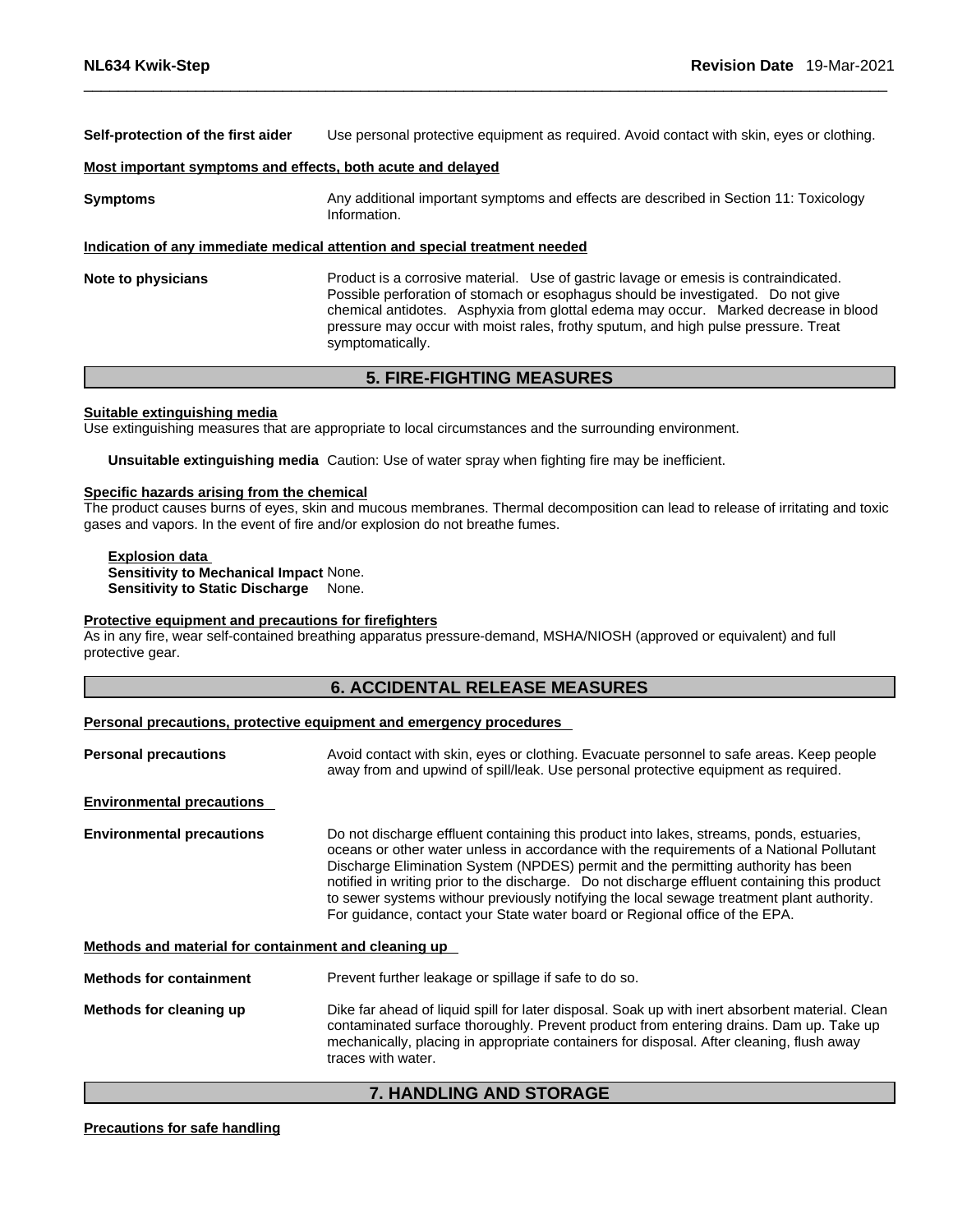| Advice on safe handling                                      | Use personal protective equipment as required. Avoid contact with skin, eyes or clothing.<br>Ensure adequate ventilation, especially in confined areas. In case of insufficient ventilation,<br>wear suitable respiratory equipment. Use only with adequate ventilation and in closed<br>systems. |
|--------------------------------------------------------------|---------------------------------------------------------------------------------------------------------------------------------------------------------------------------------------------------------------------------------------------------------------------------------------------------|
| Conditions for safe storage, including any incompatibilities |                                                                                                                                                                                                                                                                                                   |
| <b>Storage Conditions</b>                                    | Keep container tightly closed in a dry and well-ventilated place. Keep out of the reach of<br>children. Keep containers tightly closed in a dry, cool and well-ventilated place. Keep in<br>properly labeled containers.                                                                          |
| Incompatible materials                                       | Incompatible with strong acids and bases. Incompatible with oxidizing agents.                                                                                                                                                                                                                     |

# **8. EXPOSURE CONTROLS/PERSONAL PROTECTION**

# **Control parameters**

# **Exposure Guidelines** .

| <b>Chemical Name</b>        | <b>ACGIH TLV</b>             | <b>OSHA PEL</b>                        | <b>NIOSH IDLH</b>           |
|-----------------------------|------------------------------|----------------------------------------|-----------------------------|
| 2-(2-methoxypropoxy)propano | STEL: 150 ppm                | TWA: 100 ppm                           | IDLH: 600 ppm               |
| 34590-94-8                  | <b>TWA: 100 ppm</b>          | TWA: 600 mg/m <sup>3</sup>             | TWA: 100 ppm                |
|                             | $S^*$                        | (vacated) TWA: 100 ppm                 | TWA: 600 mg/m <sup>3</sup>  |
|                             |                              | (vacated) TWA: 600 mg/m <sup>3</sup>   | STEL: 150 ppm               |
|                             |                              | (vacated) STEL: 150 ppm                | STEL: 900 mg/m <sup>3</sup> |
|                             |                              | (vacated) STEL: 900 mg/m <sup>3</sup>  |                             |
|                             |                              | (vacated) S*                           |                             |
|                             |                              | S*                                     |                             |
| Ethanol                     | STEL: 1000 ppm               | TWA: 1000 ppm                          | IDLH: 3300 ppm              |
| 64-17-5                     |                              | TWA: 1900 mg/m <sup>3</sup>            | TWA: 1000 ppm               |
|                             |                              | (vacated) TWA: 1000 ppm                | TWA: 1900 mg/m <sup>3</sup> |
|                             |                              | (vacated) TWA: 1900 mg/m $3$           |                             |
| Sodium Hydroxide            | Ceiling: 2 mg/m <sup>3</sup> | TWA: $2 \text{ mg/m}^3$                | IDLH: $10 \text{ mg/m}^3$   |
| 1310-73-2                   |                              | (vacated) Ceiling: 2 mg/m <sup>3</sup> | Ceiling: $2 \text{ mg/m}^3$ |

*NIOSH IDLH Immediately Dangerous to Life or Health* 

Other Information **Vacated limits revoked by the Court of Appeals decision in AFL-CIO v. OSHA, 965 F.2d 962** (11th Cir., 1992).

#### **Appropriate engineering controls**

**Engineering Controls** Showers, Eyewash stations & Ventilation systems.

# **Individual protection measures, such as personal protective equipment**

| <b>Eye/face protection</b>    | Wear safety glasses with side shields (or goggles).                                                                                                                                                                                                                                                                                                                                                         |
|-------------------------------|-------------------------------------------------------------------------------------------------------------------------------------------------------------------------------------------------------------------------------------------------------------------------------------------------------------------------------------------------------------------------------------------------------------|
| Skin and body protection      | Wear impervious protective clothing, including boots, gloves, lab coat, apron or coveralls,<br>as appropriate, to prevent skin contact.                                                                                                                                                                                                                                                                     |
| <b>Respiratory protection</b> | If exposure limits are exceeded or irritation is experienced, NIOSH/MSHA approved<br>respiratory protection should be worn. Positive-pressure supplied air respirators may be<br>required for high airborne contaminant concentrations. Respiratory protection must be<br>provided in accordance with current local regulations.                                                                            |
| General Hygiene               | Keep away from food, drink and animal feeding stuffs. When using do not eat, drink or<br>smoke. Contaminated work clothing should not be allowed out of the workplace. Regular<br>cleaning of equipment, work area and clothing is recommended. Avoid contact with skin,<br>eyes or clothing. Take off all contaminated clothing and wash it before reuse. Wear suitable<br>gloves and eye/face protection. |
|                               |                                                                                                                                                                                                                                                                                                                                                                                                             |

# **9. PHYSICAL AND CHEMICAL PROPERTIES**

# **Information on basic physical and chemical properties**

**Physical state** Liquid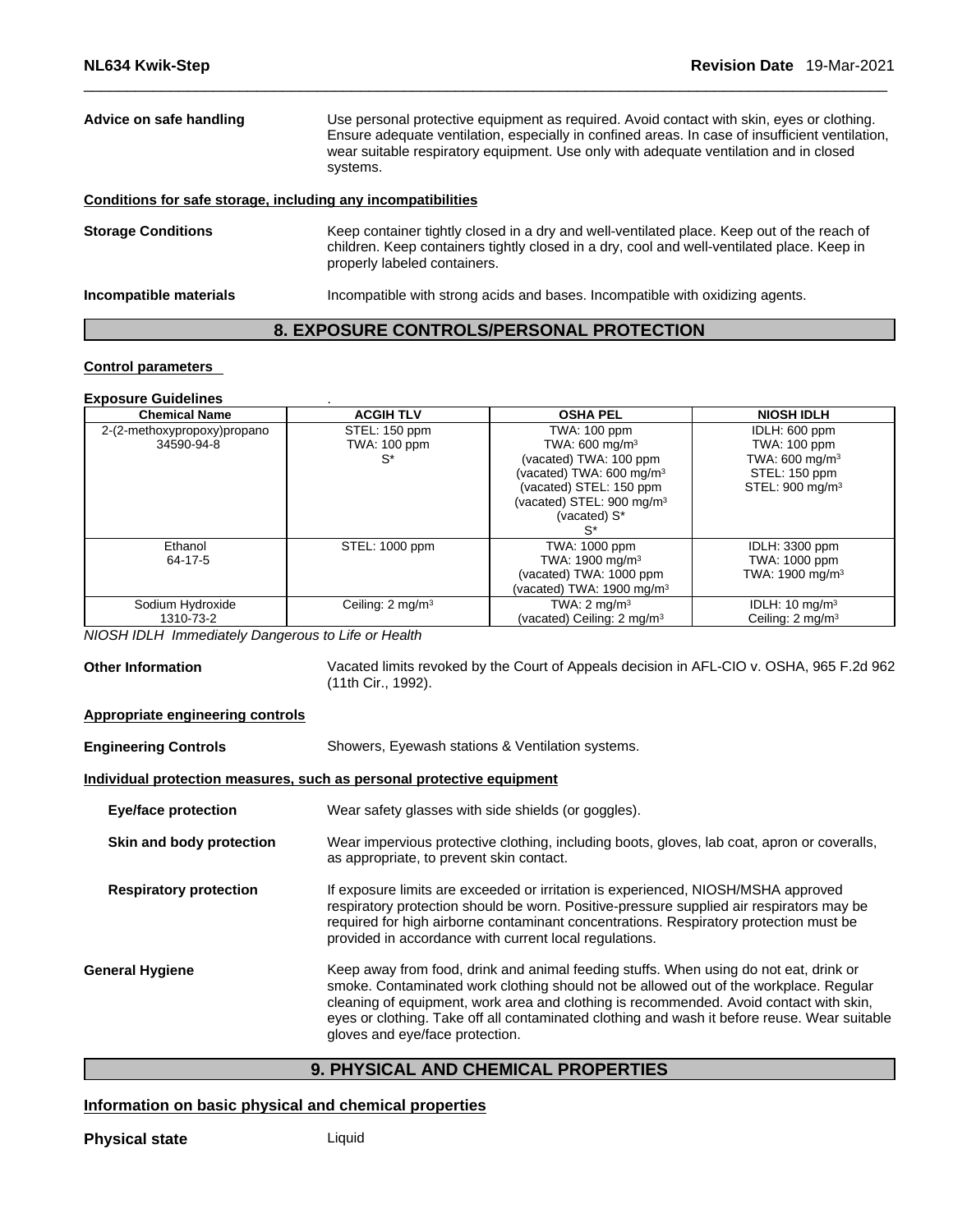| <b>Appearance</b> |  |  |
|-------------------|--|--|
| Color             |  |  |
| Odor              |  |  |
| Odor threshold    |  |  |

**Property**<br> **Property**<br> **PH**<br> **PH**<br> **PH**<br> **PH**<br> **PH**<br> **PH Specific Gravity** 1.008 **Viscosity** < 25 cP @ 25°C **Melting point/freezing point** No Information available **Flash point compared VI and September 1976**<br> **Boiling point / boiling range** 212 °F **Boiling point / boiling range**<br>**Evaporation rate Flammability** (solid, gas) **Flammability Limits in Air Upper flammability limit:** No Information available<br> **Lower flammability limit:** No Information available **Lower flammability limit: Vapor pressure** No Information available **Vapor density No Information available Water solubility** Complete

**Clear Blue**<br>Blue **Color** Blue Blue Fresh & Clean **No Information available** 

**pH** 11.5 - 12.5 No Information available<br>No data available

**Partition coefficient**<br> **Autoignition temperature**<br>
No Information available **Autoignition temperature** No Information available<br> **Decomposition temperature** No Information available

**Other Information**

**Decomposition temperature** 

| <b>Density Lbs/Gal</b> | 8.40 |
|------------------------|------|
| <b>VOC Content (%)</b> | 2.06 |

**10. STABILITY AND REACTIVITY** 

**Reactivity** 

No data available

#### **Chemical stability**

Stable under recommended storage conditions.

#### **Possibility of Hazardous Reactions**

None under normal processing.

#### **Conditions to avoid**

Exposure to air or moisture over prolonged periods.

#### **Incompatible materials**

Incompatible with strong acids and bases. Incompatible with oxidizing agents.

#### **Hazardous Decomposition Products**

Thermal decomposition can lead to release of irritating and toxic gases and vapors.

# **11. TOXICOLOGICAL INFORMATION**

#### **Information on likely routes of exposure**

#### **Product Information**

| <b>Inhalation</b>   | Avoid breathing vapors or mists. Inhalation of vapors in high concentration may cause<br>irritation of respiratory system. |
|---------------------|----------------------------------------------------------------------------------------------------------------------------|
| Eye contact         | Avoid contact with eyes. Corrosive. Causes severe eye damage.                                                              |
| <b>Skin Contact</b> | Avoid contact with skin. Corrosive. Contact with skin may cause severe irritation and burns.                               |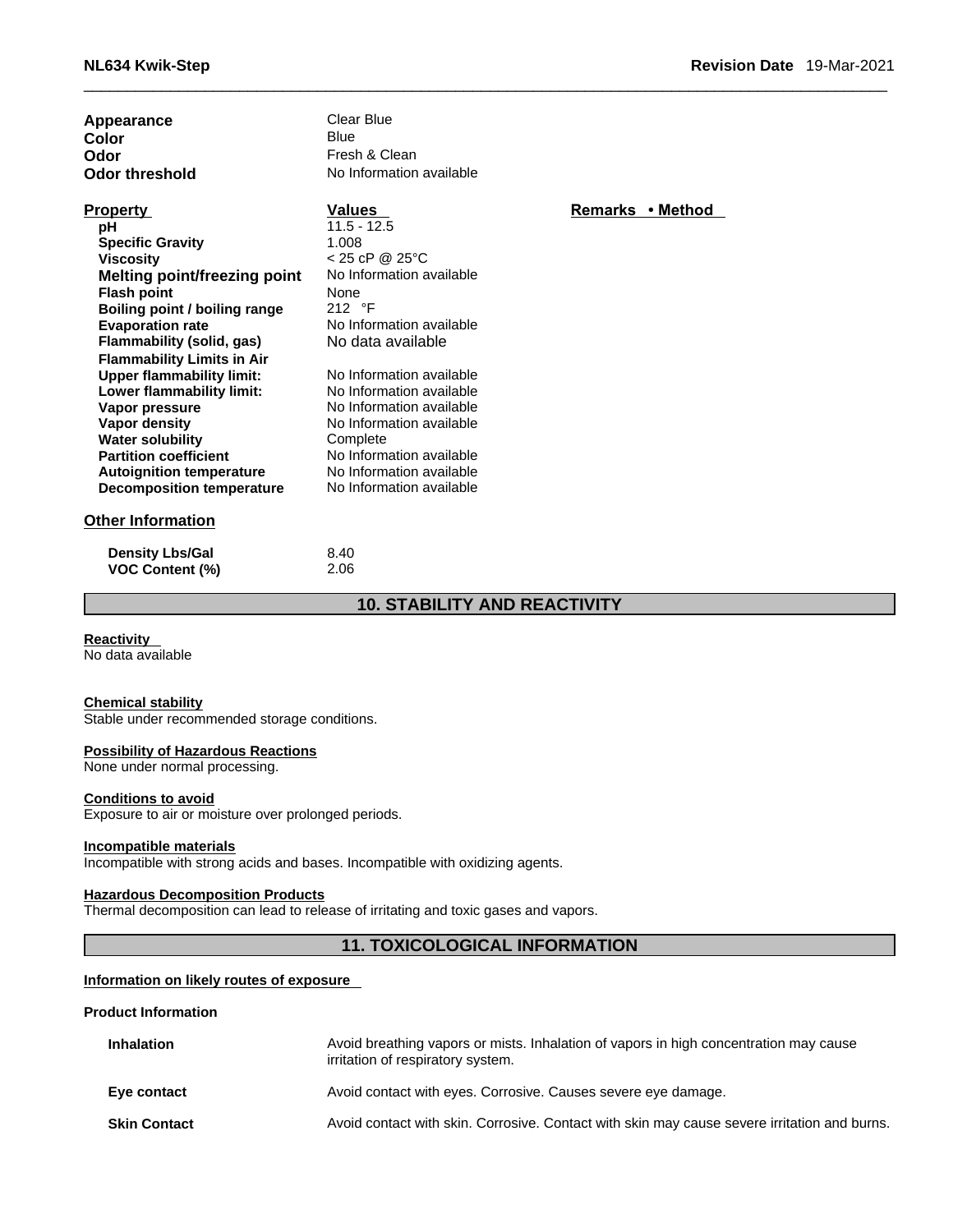**Ingestion Ingestion Do not taste or swallow. Ingestion causes acute irritation and burns to the mucous** membranes of the mouth, trachea, esophagus and stomach.

| <b>Chemical Name</b>                                                 | Oral LD50                                                         | Dermal LD50                                     | <b>Inhalation LC50</b>   |
|----------------------------------------------------------------------|-------------------------------------------------------------------|-------------------------------------------------|--------------------------|
| <b>Tetrasodium EDTA</b><br>64-02-8                                   | $= 1658$ mg/kg (Rat)                                              |                                                 |                          |
| Alkyl (C12-16) dimethyl benzyl<br>lammonium chloride<br>  68424-85-1 | $= 426$ mg/kg (Rat)<br>$= 850$ mg/kg (Rat)<br>$= 240$ mg/kg (Rat) | $= 2300$ mg/kg (Rabbit)<br>$= 1420$ mg/kg (Rat) |                          |
| Alcohol Ethoxylate<br>  68131-39-5                                   | $= 1600$ mg/kg (Rat)                                              | $= 2500$ mg/kg (Rabbit)                         |                          |
| Ethanol<br>64-17-5                                                   | $= 7060$ mg/kg (Rat)                                              |                                                 | $= 124.7$ mg/L (Rat) 4 h |

### **Information on toxicological effects**

**Symptoms** No Information available.

# **Delayed and immediate effects as well as chronic effects from short and long-term exposure**

| Irritation                                                        |                                                                                             | MAY CAUSE SKIN IRRITATION.                                                                                                                                                                                                                                                                            |            |                                                                                                                                                                                 |  |  |  |
|-------------------------------------------------------------------|---------------------------------------------------------------------------------------------|-------------------------------------------------------------------------------------------------------------------------------------------------------------------------------------------------------------------------------------------------------------------------------------------------------|------------|---------------------------------------------------------------------------------------------------------------------------------------------------------------------------------|--|--|--|
| <b>Corrosivity</b>                                                |                                                                                             | Causes burns. Extremely corrosive and destructive to tissue. Risk of serious damage to                                                                                                                                                                                                                |            |                                                                                                                                                                                 |  |  |  |
| <b>Sensitization</b><br>Germ cell mutagenicity<br>Carcinogenicity | eyes.<br>alcoholic beverage.                                                                | No Information available.<br>No Information available.<br>Ethanol has been shown to be carcinogenic in long-term studies only when consumed as                                                                                                                                                        |            |                                                                                                                                                                                 |  |  |  |
| <b>Chemical Name</b>                                              | <b>ACGIH</b>                                                                                | <b>IARC</b>                                                                                                                                                                                                                                                                                           | <b>NTP</b> | <b>OSHA</b>                                                                                                                                                                     |  |  |  |
| Ethanol<br>64-17-5                                                | A <sub>3</sub>                                                                              | Group 1                                                                                                                                                                                                                                                                                               | Known      | X                                                                                                                                                                               |  |  |  |
| <b>Reproductive toxicity</b>                                      | No Information available.                                                                   |                                                                                                                                                                                                                                                                                                       |            |                                                                                                                                                                                 |  |  |  |
| <b>STOT - single exposure</b>                                     | No Information available.                                                                   |                                                                                                                                                                                                                                                                                                       |            |                                                                                                                                                                                 |  |  |  |
| <b>STOT - repeated exposure</b><br><b>Chronic toxicity</b>        | No Information available.                                                                   |                                                                                                                                                                                                                                                                                                       |            | Chronic exposure to corrosive fumes/gases may cause erosion of the teeth followed by jaw                                                                                        |  |  |  |
| <b>Target organ effects</b><br><b>Aspiration hazard</b>           | No Information available.                                                                   | necrosis. Bronchial irritation with chronic cough and frequent attacks of pneumonia are<br>a reproductive toxin only when consumed as an alcoholic beverage. Ethanol has been<br>Avoid repeated exposure. Possible risk of irreversible effects.<br>Central nervous system, EYES, Respiratory system. |            | common. Gastrointestinal disturbances may also be seen. Ethanol has been shown to be<br>shown to be carcinogenic in long-term studies only when consumed as alcoholic beverage. |  |  |  |
|                                                                   | Numerical measures of toxicity - Product Information                                        |                                                                                                                                                                                                                                                                                                       |            |                                                                                                                                                                                 |  |  |  |
| <b>Unknown Acute Toxicity</b>                                     |                                                                                             | 0% of the mixture consists of ingredient(s) of unknown toxicity                                                                                                                                                                                                                                       |            |                                                                                                                                                                                 |  |  |  |
| <b>ATEmix (oral)</b>                                              | The following values are calculated based on chapter 3.1 of the GHS document .<br>30,313.80 |                                                                                                                                                                                                                                                                                                       |            |                                                                                                                                                                                 |  |  |  |

# **12. ECOLOGICAL INFORMATION**

### **Ecotoxicity**

0% of the mixture consists of components(s) of unknown hazards to the aquatic environment

| <b>Chemical Name</b>           | Algae/aguatic plants   | Fish                                | Crustacea                     |
|--------------------------------|------------------------|-------------------------------------|-------------------------------|
| 2-(2-methoxypropoxy)propano    |                        | 10000: 96 h Pimephales promelas     | 1919: 48 h Daphnia magna mg/L |
| 34590-94-8                     |                        | mg/L LC50 static                    | LC50                          |
| Tetrasodium EDTA               | 1.01: 72 h Desmodesmus | [41: 96 h Lepomis macrochirus mg/L] |                               |
| 64-02-8                        | subspicatus mg/L EC50  | LC50 static                         |                               |
|                                |                        | 59.8: 96 h Pimephales promelas      |                               |
|                                |                        | mg/L LC50 static                    |                               |
| Alkyl (C12-16) dimethyl benzyl |                        | 0.223 - 0.46: 96 h Lepomis          |                               |
| ammonium chloride              |                        | macrochirus mg/L LC50 static        |                               |
| 68424-85-1                     |                        | 0.823 - 1.61: 96 h Oncorhynchus     |                               |
|                                |                        | mykiss mg/L LC50 static             |                               |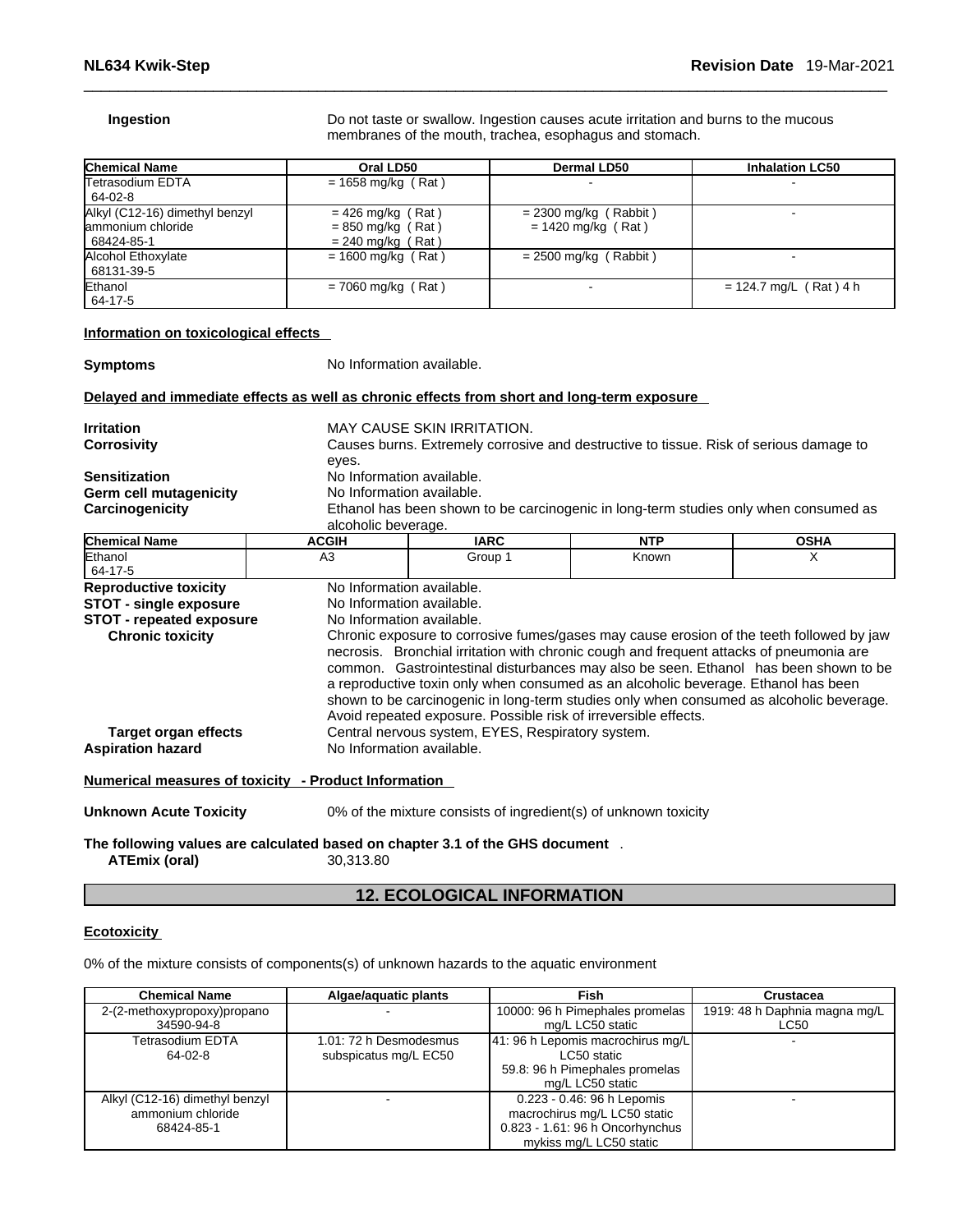| Lauramine Oxide                          | 1.3: 96 h Poecilia reticulata mg/L<br>LC50 semi-static<br>2.4: 96 h Oryzias latipes mg/L LC50<br>semi-static<br>134: 96 h Danio rerio mg/L LC50                                                                                                                                                                                                                                                                                                                                                                                                                        |                                                                                                   |
|------------------------------------------|------------------------------------------------------------------------------------------------------------------------------------------------------------------------------------------------------------------------------------------------------------------------------------------------------------------------------------------------------------------------------------------------------------------------------------------------------------------------------------------------------------------------------------------------------------------------|---------------------------------------------------------------------------------------------------|
| 1643-20-5                                | semi-static                                                                                                                                                                                                                                                                                                                                                                                                                                                                                                                                                            |                                                                                                   |
| Ethanol<br>64-17-5                       | 12.0 - 16.0: 96 h Oncorhynchus<br>mykiss mL/L LC50 static<br>13400 - 15100: 96 h Pimephales<br>promelas mg/L LC50 flow-through<br>100: 96 h Pimephales promelas<br>mg/L LC50 static                                                                                                                                                                                                                                                                                                                                                                                    | 9268 - 14221: 48 h Daphnia magna<br>mg/L LC50<br>2: 48 h Daphnia magna mg/L EC50<br><b>Static</b> |
| Sodium Metasilicate<br>6834-92-0         | 210: 96 h Brachydanio rerio mg/L<br><b>LC50</b><br>210: 96 h Brachydanio rerio mg/L<br>LC50 semi-static                                                                                                                                                                                                                                                                                                                                                                                                                                                                |                                                                                                   |
| Sodium Hydroxide<br>1310-73-2            | 45.4: 96 h Oncorhynchus mykiss<br>mg/L LC50 static                                                                                                                                                                                                                                                                                                                                                                                                                                                                                                                     |                                                                                                   |
| Trisodium nitrilotriacetate<br>5064-31-3 | 175 - 225: 96 h Lepomis<br>macrochirus mg/L LC50 static<br>560 - 1000: 96 h Oryzias latipes<br>mg/L LC50<br>560 - 1000: 96 h Oryzias latipes<br>mg/L LC50 semi-static<br>560 - 1000: 96 h Poecilia reticulata<br>mg/L LC50<br>560 - 1000: 96 h Poecilia reticulata<br>mg/L LC50 semi-static<br>72 - 133: 96 h Oncorhynchus<br>mykiss mg/L LC50 static<br>93 - 170: 96 h Pimephales promelas<br>mg/L LC50 flow-through<br>114: 96 h Pimephales promelas<br>mg/L LC50<br>252: 96 h Lepomis macrochirus<br>mg/L LC50<br>470: 96 h Pimephales promelas<br>mg/L LC50 static | 560 - 1000: 48 h Daphnia magna<br>mg/L LC50                                                       |

# **Persistence and degradability**

No Information available.

#### **Bioaccumulation**

Bioaccumulative potential.

| <b>Chemical Name</b> | coefficient<br>.<br>Partition |
|----------------------|-------------------------------|
| Ethanol              | ∩ วว<br>-∪.3∠                 |
| $64 - 17 - 5$        |                               |

**Other adverse effects** Hazards to humans and domestic animals.

# **13. DISPOSAL CONSIDERATIONS**

| Waste treatment methods |                                                                                                                                                                                                                                                                                                                                                                                         |
|-------------------------|-----------------------------------------------------------------------------------------------------------------------------------------------------------------------------------------------------------------------------------------------------------------------------------------------------------------------------------------------------------------------------------------|
| Disposal of wastes      | Pesticide wastes are acutely hazardous. Improper disposal of excess pesticide, spray<br>mixture, or rinsate is a violation of Federal Law. If these wastes can not be disposed of by<br>use according to label instructions, contact your State Pesticide or Environmental Control<br>Agency, or the Hazardous Waste representative at the nearest EPA Regional Office for<br>quidance. |
| Contaminated packaging  | Nonrefillable container. Do not reuse or refill this container. Triple rinse. Offer for recycling<br>or reconditioning or puncture and dispose of in a sanitary landfill, or incineration, or if<br>allowed by state and local authorities, by burning. If burned, stay out of smoke.                                                                                                   |

This product contains one or more substances that are listed with the State of California as a hazardous waste.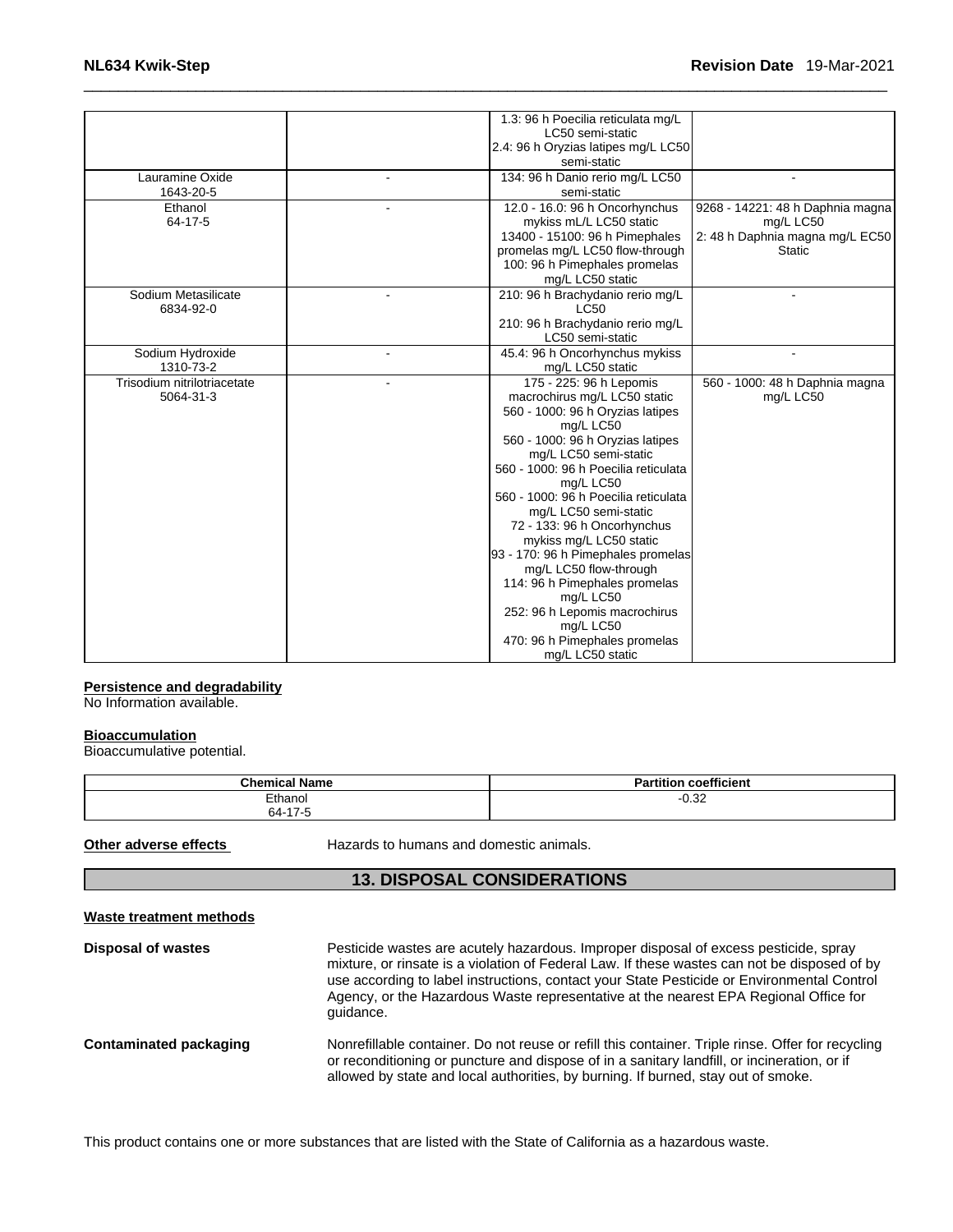| <b>Chemical Name</b> | a Hazardous Waste Status<br>California |
|----------------------|----------------------------------------|
| Ethanol              | Toxic                                  |
| 64-17-5              | Ianitable                              |

# **14. TRANSPORT INFORMATION**

The basic description below is specific to the container size. This information is provided for at a glance DOT information. Please refer to the container and/or shipping papers for the appropriate shipping description before tendering this material for shipment. For additional information, please contact the distributor listed in section 1 of this SDS.

| <b>DOT</b> | Not regulated |
|------------|---------------|
|            |               |

**TDG** Not regulated

# **15. REGULATORY INFORMATION**

| International Inventories |          |
|---------------------------|----------|
| <b>TSCA</b>               | Complies |
| <b>DSL/NDSL</b>           | Complies |

### **Legend:**

**TSCA** - United States Toxic Substances Control Act Section 8(b) Inventory **DSL/NDSL** - Canadian Domestic Substances List/Non-Domestic Substances List

# **US Federal Regulations**

#### **SARA 313**

Section 313 of Title III of the Superfund Amendments and Reauthorization Act of 1986 (SARA). This product contains a chemical or chemicals which are subject to the reporting requirements of the Act and Title 40 of the Code of Federal Regulations, Part 372

| <b>Chemical Name</b>                     | <b>SARA 313 - Threshold Values %</b> |
|------------------------------------------|--------------------------------------|
| 2-(2-methoxypropoxy)propano - 34590-94-8 | 1.0                                  |
| <b>SARA 311/312 Hazard Categories</b>    |                                      |
| Acute health hazard                      | Yes                                  |
| <b>Chronic Health Hazard</b>             | Yes                                  |
| <b>Fire hazard</b>                       | No                                   |
| Sudden release of pressure hazard        | No                                   |
| <b>Reactive Hazard</b>                   | No                                   |

# **CWA** (Clean Water Act)

This product does not contain any substances regulated as pollutants pursuant to the Clean Water Act (40 CFR 122.21 and 40 CFR 122.42)

### **CERCLA**

This material, as supplied, does not contain any substances regulated as hazardous substances under the Comprehensive Environmental Response Compensation and Liability Act (CERCLA) (40 CFR 302) or the Superfund Amendments and Reauthorization Act (SARA) (40 CFR 355). There may be specific reporting requirements at the local, regional, or state level pertaining to releases of this material

#### **US State Regulations**

#### **California Proposition 65**

This product has been evaluated and does not require warning labeling under California Proposition 65.

# **U.S. State Right-to-Know Regulations**

| Chemical Name                                   | <b>New</b><br>. Jersev | Massachusetts | Pennsvlvania |
|-------------------------------------------------|------------------------|---------------|--------------|
| $\sqrt{2}$<br>2-methoxypropoxy)propano<br>- 1 L |                        |               |              |
| 34590-94-8                                      |                        |               |              |